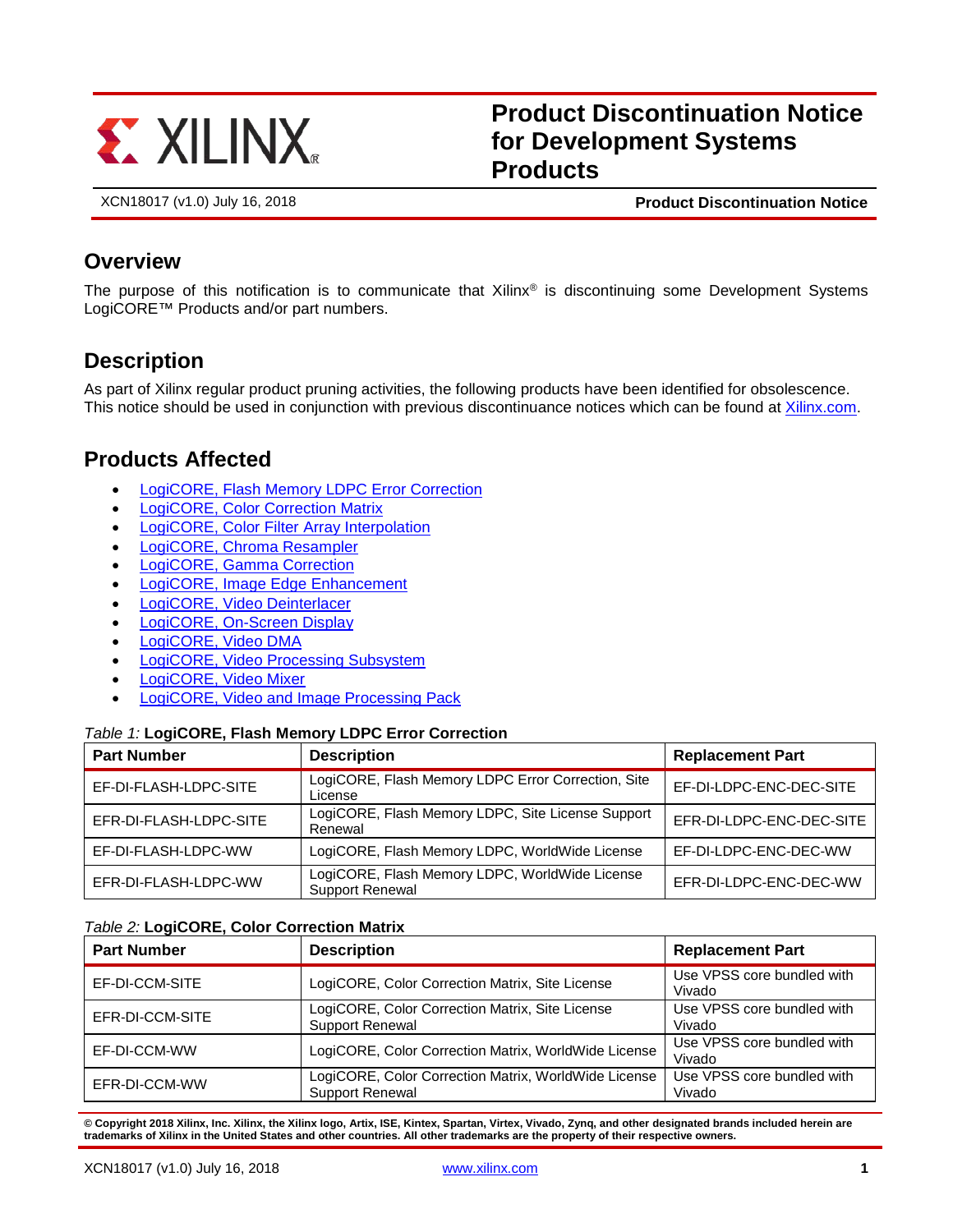| <b>Part Number</b> | <b>Description</b>                                                                 | <b>Replacement Part</b>              |
|--------------------|------------------------------------------------------------------------------------|--------------------------------------|
| EF-DI-CFA-SITE     | LogiCORE, Color Filter Array Interpolation, Site License                           | Demosaic core bundled with<br>Vivado |
| EFR-DI-CFA-SITE    | LogiCORE, Color Filter Array Interpolation, Site License<br><b>Support Renewal</b> | Demosaic core bundled with<br>Vivado |
| EF-DI-CFA-WW       | LogiCORE, Color Filter Array Interpolation, WorldWide<br>License                   | Demosaic core bundled with<br>Vivado |
| EFR-DI-CFA-WW      | LogiCORE, Color Filter Array Interpolation, WorldWide<br>License Support Renewal   | Demosaic core bundled with<br>Vivado |

### <span id="page-1-0"></span>*Table 3:* **LogiCORE, Color Filter Array Interpolation**

### <span id="page-1-1"></span>*Table 4:* **LogiCORE, Chroma Resampler**

| <b>Part Number</b>                  | <b>Description</b>                                                      | <b>Replacement Part</b>              |
|-------------------------------------|-------------------------------------------------------------------------|--------------------------------------|
| EF-DI-CHROM-RESAMP-SITE             | LogiCORE, Chroma Resampler, Site License                                | Use VPSS core bundled with<br>Vivado |
| EFR-DI-CHROM-RESAMP-<br><b>SITE</b> | LogiCORE, Chroma Resampler, Site License Support<br>Renewal             | Use VPSS core bundled with<br>Vivado |
| EF-DI-CHROM-RESAMP-WW               | LogiCORE, Chroma Resampler, WorldWide License                           | Use VPSS core bundled with<br>Vivado |
| EFR-DI-CHROM-RESAMP-WW              | LogiCORE, Chroma Resampler, WorldWide License<br><b>Support Renewal</b> | Use VPSS core bundled with<br>Vivado |

### <span id="page-1-2"></span>*Table 5:* **LogiCORE, Gamma Correction**

| <b>Part Number</b> | <b>Description</b>                                                      | <b>Replacement Part</b>              |
|--------------------|-------------------------------------------------------------------------|--------------------------------------|
| EF-DI-GAMMA-SITE   | LogiCORE, Gamma Correction, Site License                                | Use VPSS core bundled with<br>Vivado |
| EFR-DI-GAMMA-SITE  | LogiCORE, Gamma Correction, Site License Support<br>Renewal             | Use VPSS core bundled with<br>Vivado |
| EF-DI-GAMMA-WW     | LogiCORE, Gamma Correction, WorldWide License                           | Use VPSS core bundled with<br>Vivado |
| EFR-DI-GAMMA-WW    | LogiCORE, Gamma Correction, WorldWide License<br><b>Support Renewal</b> | Use VPSS core bundled with<br>Vivado |

### <span id="page-1-3"></span>*Table 6:* **LogiCORE, Image Edge Enhancement**

| <b>Part Number</b>      | <b>Description</b>                                                       | <b>Replacement Part</b> |
|-------------------------|--------------------------------------------------------------------------|-------------------------|
| EF-DI-IMG-ENHANCE-SITE  | LogiCORE, Image Edge Enhancement, Site License                           | No Replacement          |
| EFR-DI-IMG-ENHANCE-SITE | LogiCORE, Image Edge Enhancement, Site License<br><b>Support Renewal</b> | No Replacement          |
| EF-DI-IMG-ENHANCE-WW    | LogiCORE, Image Edge Enhancement, WorldWide<br>License                   | No Replacement          |
| EFR-DI-IMG-ENHANCE-WW   | LogiCORE, Image Edge Enhancement, WorldWide<br>License Support Renewal   | No Replacement          |

### <span id="page-1-4"></span>*Table 7:* **LogiCORE, Video Deinterlacer**

| <b>Part Number</b>       | <b>Description</b>                                                        | <b>Replacement Part</b>              |
|--------------------------|---------------------------------------------------------------------------|--------------------------------------|
| EF-DI-DEINTERLACER-SITE  | LogiCORE, Video Deinterlacer, Site License                                | Use VPSS core bundled with<br>Vivado |
| EFR-DI-DEINTERLACER-SITE | LogiCORE, Video Deinterlacer, Site License Support<br>Renewal             | Use VPSS core bundled with<br>Vivado |
| EF-DI-DEINTERLACER-WW    | LogiCORE, Video Deinterlacer, WorldWide License                           | Use VPSS core bundled with<br>Vivado |
| EFR-DI-DEINTERLACER-WW   | LogiCORE, Video Deinterlacer, WorldWide License<br><b>Support Renewal</b> | Use VPSS core bundled with<br>Vivado |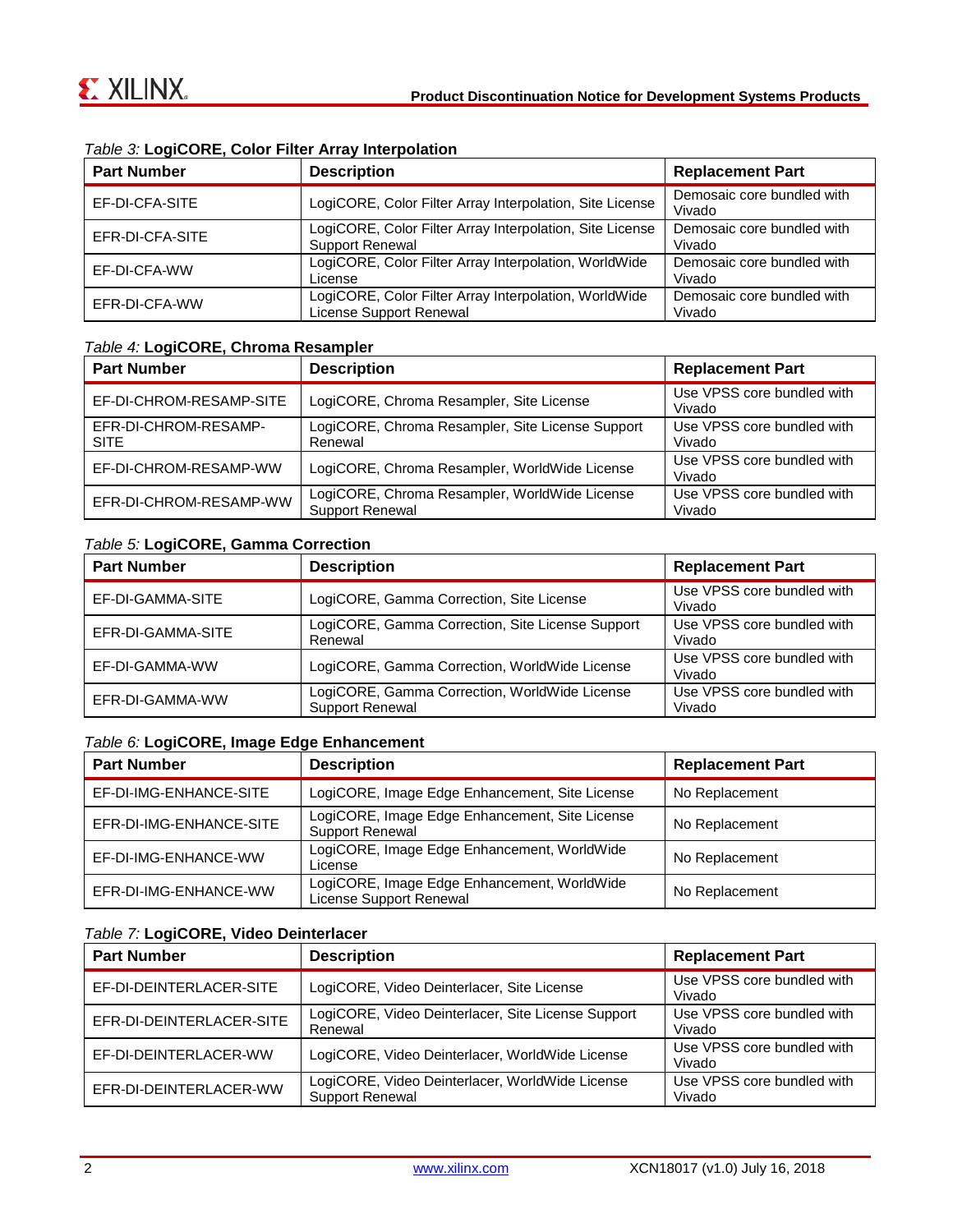| <b>Part Number</b> | <b>Description</b>                                                | <b>Replacement Part</b>                     |
|--------------------|-------------------------------------------------------------------|---------------------------------------------|
| EF-DI-OSD-SITE     | LogiCORE, On-Screen Display, Site License                         | Use Video Mixer core bundled<br>with Vivado |
| EFR-DI-OSD-SITE    | LogiCORE, On-Screen Display, Site License Support<br>Renewal      | Use Video Mixer core bundled<br>with Vivado |
| EF-DI-OSD-WW       | LogiCORE, On-Screen Display, WorldWide License                    | Use Video Mixer core bundled<br>with Vivado |
| EFR-DI-OSD-WW      | LogiCORE, On-Screen Display, WorldWide License<br>Support Renewal | Use Video Mixer core bundled<br>with Vivado |

#### <span id="page-2-0"></span>*Table 8:* **LogiCORE, On-Screen Display**

#### <span id="page-2-1"></span>*Table 9:* **LogiCORE, Video DMA**

| <b>Part Number</b>  | <b>Description</b>                                        | <b>Replacement Part</b>                                         |
|---------------------|-----------------------------------------------------------|-----------------------------------------------------------------|
| EF-DI-VID-DMA-SITE  | LogiCORE, Video DMA,<br>Site License                      | AXI Video DMA or<br>Frame buffer write/read bundled with Vivado |
| EFR-DI-VID-DMA-SITE | LogiCORE, Video DMA,<br>Site License Support Renewal      | AXI Video DMA or<br>Frame buffer write/read bundled with Vivado |
| EF-DI-VID-DMA-WW    | LogiCORE, Video DMA,<br>WorldWide License                 | AXI Video DMA or<br>Frame buffer write/read bundled with Vivado |
| EFR-DI-VID-DMA-WW   | LogiCORE, Video DMA, WorldWide<br>License Support Renewal | AXI Video DMA or<br>Frame buffer write/read bundled with Vivado |

### <span id="page-2-2"></span>*Table 10:* **LogiCORE, Video Processing Subsystem**

| <b>Part Number</b> | <b>Description</b>                                                           | <b>Replacement Part</b> |
|--------------------|------------------------------------------------------------------------------|-------------------------|
| EF-DI-VPSS-SITE    | LogiCORE, Video Processing Subsystem, Site License                           | Bundled with Vivado     |
| EFR-DI-VPSS-SITE   | LogiCORE, Video Processing Subsystem, Site License<br><b>Support Renewal</b> | Bundled with Vivado     |
| EF-DI-VPSS-WW      | LogiCORE, Video Processing Subsystem, WorldWide<br>License                   | Bundled with Vivado     |
| EFR-DI-VPSS-WW     | LogiCORE, Video Processing Subsystem, WorldWide<br>License Support Renewal   | Bundled with Vivado     |

**NOTE: Effective 2018.3 Video Processing Subsystem will be bundled with Vivado, no license key needed**

#### <span id="page-2-3"></span>*Table 11:* **LogiCORE, Video Mixer**

| <b>Part Number</b>  | <b>Description</b>                                          | <b>Replacement Part</b>    |
|---------------------|-------------------------------------------------------------|----------------------------|
| EF-DI-VID-MIX-SITE  | LogiCORE, Video Mixer, Site License                         | Bundled with Vivado        |
| EFR-DI-VID-MIX-SITE | LogiCORE, Video Mixer, Site License Support Renewal         | <b>Bundled with Vivado</b> |
| EF-DI-VID-MIX-WW    | LogiCORE, Video Mixer, WorldWide License                    | Bundled with Vivado        |
| EFR-DI-VID-MIX-WW   | LogiCORE, Video Mixer, WorldWide License Support<br>Renewal | Bundled with Vivado        |

**NOTE: Effective 2018.3 Video Mixer will be bundled with Vivado, no license key needed**

#### <span id="page-2-4"></span>*Table 12:* **LogiCORE, Video and Image Processing Pack**

| <b>Part Number</b>                     | <b>Description</b>                                                                | <b>Replacement Part</b> |
|----------------------------------------|-----------------------------------------------------------------------------------|-------------------------|
| EF-DI-VID-IMG-IP-PACK-SITE             | LogiCORE, Video and Image Processing Pack, Site License                           | No Replacement          |
| EFR-DI-VID-IMG-IP-PACK-<br><b>SITE</b> | LogiCORE, Video and Image Processing Pack, Site License<br><b>Support Renewal</b> | No Replacement          |
| EF-DI-VID-IMG-IP-PACK-WW               | LogiCORE, Video and Image Processing Pack, WorldWide<br>License                   | No Replacement          |
| EFR-DI-VID-IMG-IP-PACK-WW              | LogiCORE, Video and Image Processing Pack, WorldWide<br>License Support Renewal   | No Replacement          |